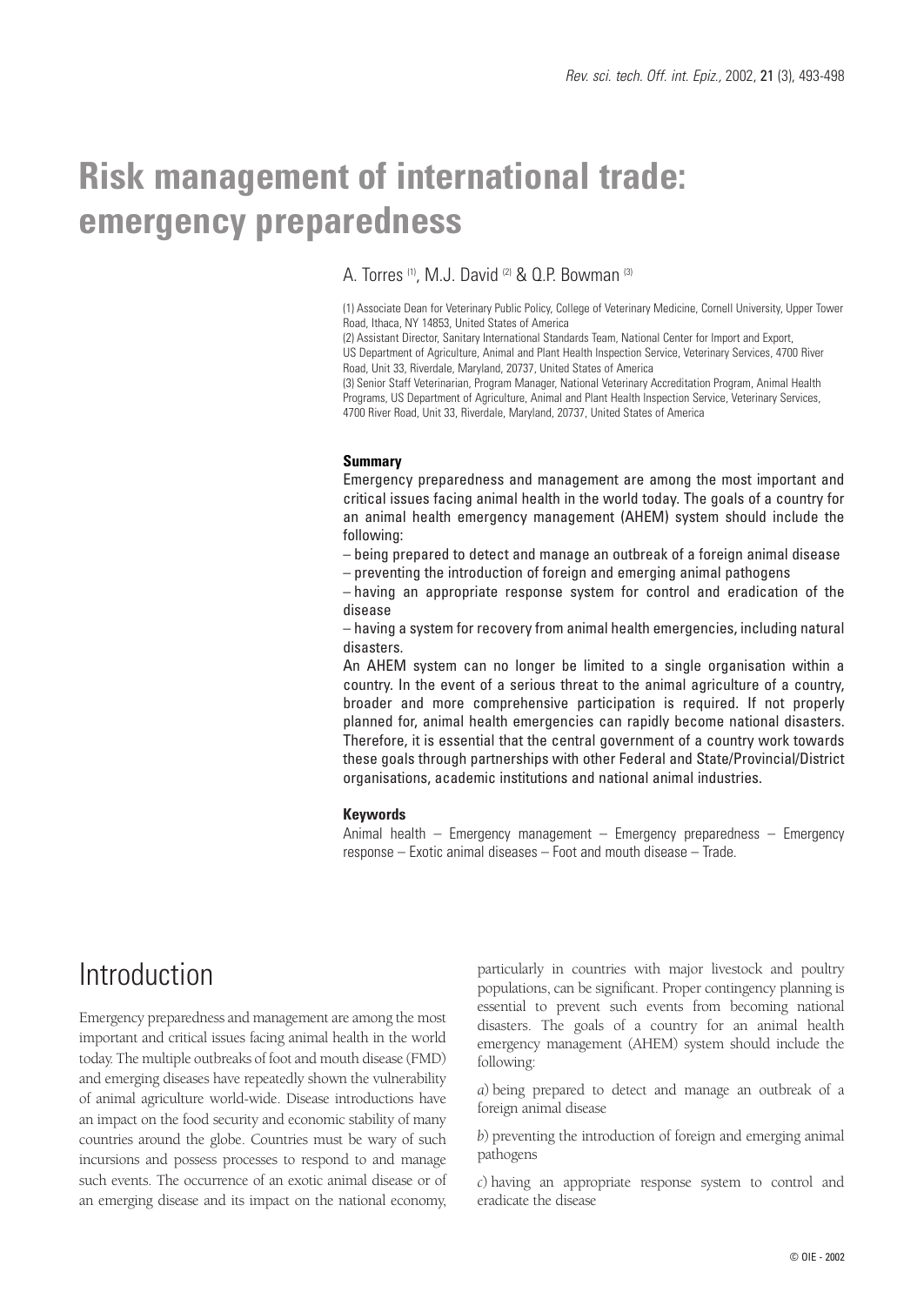*d*) having a system for recovery from animal health emergencies, including natural disasters.

The central government of a country should work towards these goals through partnerships with other Federal and State/Provincial/District organisations, academic institutions and national animal industries (4).

Over the past decade and continuing into this millennium, contingency planning for animal health emergencies has been, and will continue to be, very difficult. In many countries AHEM organisations are required to respond to the impact of natural disasters on any animal population, including companion animals. Keeping pace with changes in the animal agricultural industry, responding to pet and livestock needs in either disease outbreaks or natural disasters, and guarding against the threat of deliberate introductions of biological agents require that a country prepare for various situations. These functions usually lie with the animal health unit of the ministry of agriculture or equivalent organisation.

## Functions of an animal health emergency management system

The primary functions of an AHEM system are preparedness, prevention, response and recovery.

### **Preparedness**

Preparedness activities are directed at taking the necessary steps to sustain an effective rapid detection and response programme for animal health emergencies. These activities involve domestic monitoring and surveillance, developing and enhancing response plans, maintaining a network of experts and key contacts on emergency management, scientific knowledge of animal diseases, educating and training, and periodically conducting test exercises or simulations.

Domestic monitoring and surveillance for emerging and exotic diseases is predominantly a passive system. Veterinarians, diagnostic laboratories and others involved in animal agriculture must report unusual disease events to their local and/or central authorities. Such notification could initiate an investigation to assess the situation and, if appropriate, trigger a broader response.

Response plans for an AHEM system must be continually tested due to changing vulnerability, threat assessments and disease and vaccination modelling. Given the variety of known and emerging disease threats, planning for response operations will always be a challenge. In countries such as the United States of America (USA), newer approaches to preparedness for animal health emergencies incorporate these factors as additional hazards in the planning process for local and State emergency management. These emergency management systems have the infrastructure and personnel with the appropriate training and expertise to deal with many contingencies and take an

all-hazards approach to the planning process. In the USA, at both the Federal and State levels, scenario development and analysis are used to try and predict the likelihood of disease introduction and exposure, and also to determine the impact of such introduction and exposure.

In many areas of the USA, emergency management systems designated to respond to natural disasters remain untapped resources for dealing with situations involving animal health. The plight of animals observed as a result of natural disasters over the past several years, and the recent outbreak of FMD in the United Kingdom, produced a groundswell of support to include animal issues in disaster planning.

Test exercises should be periodically conducted at local and national levels. These exercises may take the form of complete, multi-level exercises, incorporating all levels of the emergency response structure, or consist of table-top (i.e. planning) exercises. The goal of such exercises is to help maintain proficiency in disease eradication and an effective AHEM system.

### **Prevention**

Prevention activities are those actions taken to reduce the likelihood of an incursion of a foreign animal disease or a foreign pest into a country. Such activities include monitoring disease events internationally, assessing risks, testing and inspecting animals at ports of entry, inspecting animal products at ports of entry, and implementing sound import policies. Inspection at ports of entry or prior to entry (i.e. preembarkation inspection) is essential to prevent the entry of diseased animals and contaminated animal products into a country. Veterinarians must conduct point-of-entry inspections and require the quarantine of live animals and birds offered for importation. The exporting country must provide official documentation certifying that the animals or animal products meet the health requirements of the importing country. Such port inspections and certification requirements reduce the chances that diseased animals or contaminated animal products could enter a country. Where possible, international assistance should be provided to support any disease eradication efforts and veterinary infrastructure development in countries that are important trading partners. These activities will help safeguard the health of national livestock, poultry, wildlife and human populations and help promote the safe trade of agricultural animal commodities.

#### **Response**

Response activities are those that are designed to ensure control and elimination of the disease event. This includes an analysis of the situation to determine the level of response necessary to control the spread of the disease, and to implement the response.

The response phase is initiated when an unusual situation or a foreign or emerging animal disease agent is detected by the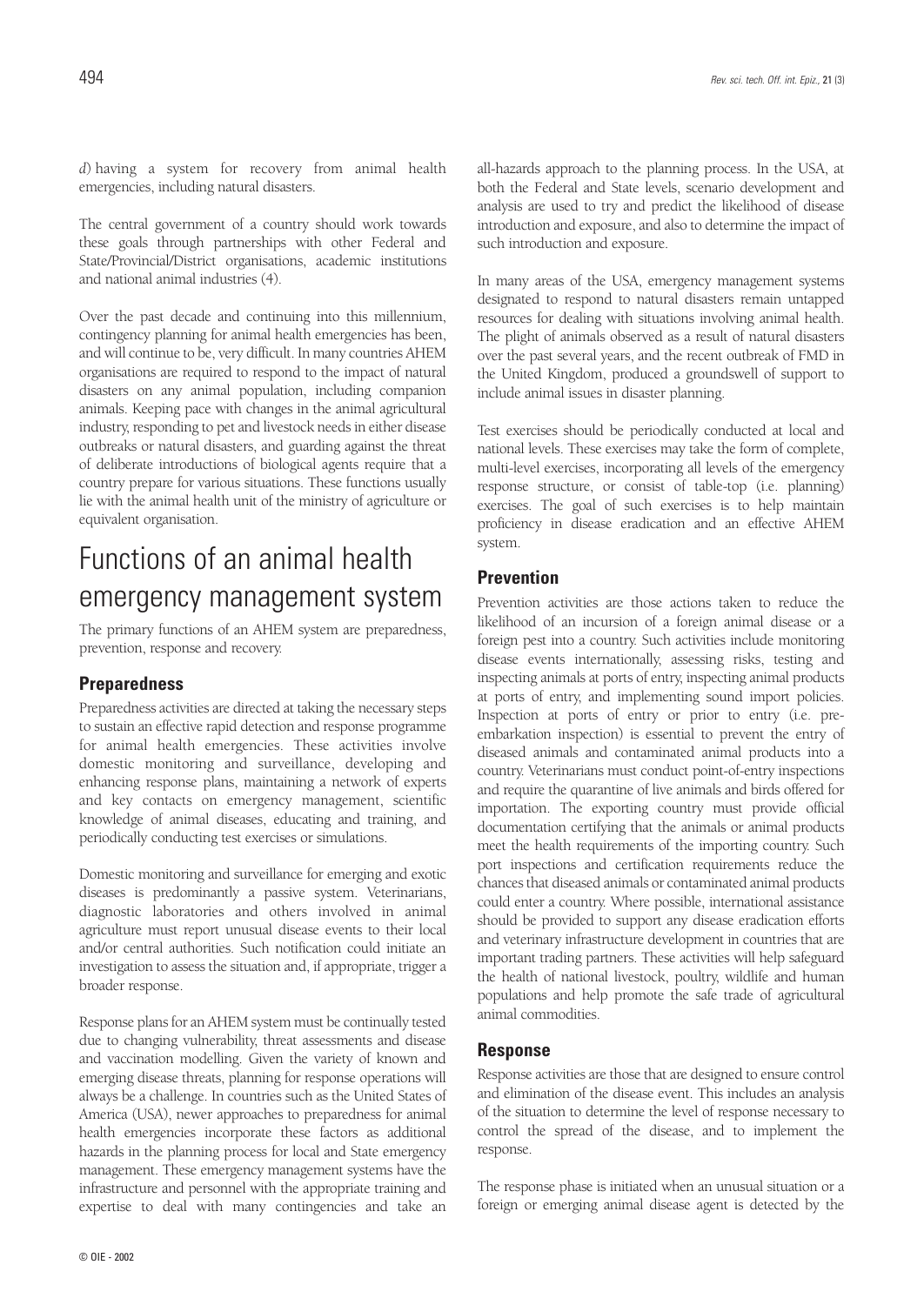surveillance system. This phase may also be initiated upon notification of some other adverse animal health event that requires attention. Assessment of the situation may trigger the deployment of a team to the area to assist with the investigation and with tracking the origin and dispersal of the agent (3). This team should be composed of select members of the veterinary force, including a microbiologist diagnostician, a pathologist and an epidemiologist. If required, the team will assess the impact of the disease on the farm and determine if a threat exists that would warrant a wider response, including the activation of a regional emergency animal disease eradication unit (2). In the USA, the United States Department of Agriculture (USDA) has the authority to develop co-operative agreements with States and other entities to respond to an animal health emergency. The declaration of an emergency by the Secretary of Agriculture releases the funds necessary to mount an appropriate response.

A severe incident will mobilise members of an activated emergency operations centre. The operations centre will assemble representatives from the national veterinary services, industry and other partners and co-operators. Policy is formulated at the centre and communicated nationally and internationally. An incident that is immediately identified as serious may bypass the need to despatch an early response team, and directly activate a regional emergency animal disease eradication unit. Response activities include quarantine, movement controls, appraisal and indemnity, depopulation and disposal and cleaning and disinfection. By using sound science to make good decisions, the disease can be effectively brought under control.

### **Recovery**

Recovery activities outline the process of recuperation that follows once an emergency is brought under control. In most countries, recovery activities represent a largely unexplored area of the AHEM systems. The issue of assistance to those affected by an emergency has typically revolved around the concept of indemnification for animals that were destroyed in the process of containing the outbreak. Recovery activities also include assurances to producers that premises have been adequately cleaned and disinfected, and that the disease-causing organism is no longer present in the environment. The use of sentinel animals brought into the premises and tested prior to authorising restocking of affected farms is highly recommended. During the recovery phase, export protocols may need to be renegotiated with trading partners, consumer expectations and reassurances will need to be reinforced, and the response activities should be evaluated.

## Structure of an animal health emergency management system

The specific structure of an AHEM system will vary from country to country, but should function at three basic levels: local, regional and national (1). The AHEM system must have the capacity and resources to assist those areas where no local or State/Provincial/District system currently exists and be flexible enough to support and integrate itself into efforts of already well-developed systems. National industry groups and associations, State/Provincial/District agricultural agencies, academia, professional animal health organisations, veterinary diagnostic laboratories, the military and other Federal agencies must all participate in this effort.

An AHEM system should have at least two major components – a central policy-making component, and a field component. In most cases, the Chief Veterinary Officer (CVO) of a country will be the natural manager who will direct the response.

### **Central structure**

The central structure is the policy-making component of the AHEM system. Many countries already have an emergency or foreign animal disease investigation unit. In the USA, for example, the Emergency Programs Staff of Veterinary Services, a unit located in the central offices, is functionally organised into sections which manage all investigations of suspected cases of a foreign animal disease, co-ordinate field activities, coordinate disaster management, provide technical training, and manage special projects. An AHEM system should be coordinated by an 'emergency operations centre' that is located centrally within the ministry of agriculture. The function of this centre is to manage the events of a foreign or emerging animal disease incursion. This centre must co-ordinate information submitted from the field and other sources and disseminate this both nationally and internationally. Centralisation of the operations centre expedites national policy decisions that provide guidance to the field force. This centre also coordinates all government resources required to respond to animal emergencies caused by disease or technological and/or natural disasters. During an emergency in the USA, components of various staff and of other units at headquarters, such as Legislative and Public Affairs, Wildlife Services, Animal Care, Emergency Programs, Plant Protection and Quarantine, International Services and Import/Export all become part of the 'emergency operations centre', where the CVO has oversight for the combined operations. In addition to the Federal component, the operations centre also includes industry representatives, the military and disease experts. All these individuals come together to form the emergency response group.

### **Field structure**

The field structure is the operational component of the AHEM system. The field structure should include a regional Federal emergency animal disease eradication component to support the local and State/Provincial emergency management efforts. Functional areas within the Federal regional structure include administrative support, field operations and technical support. Local, State or Provincial veterinarians must collaborate with Federal veterinarians to form a local response team. In addition,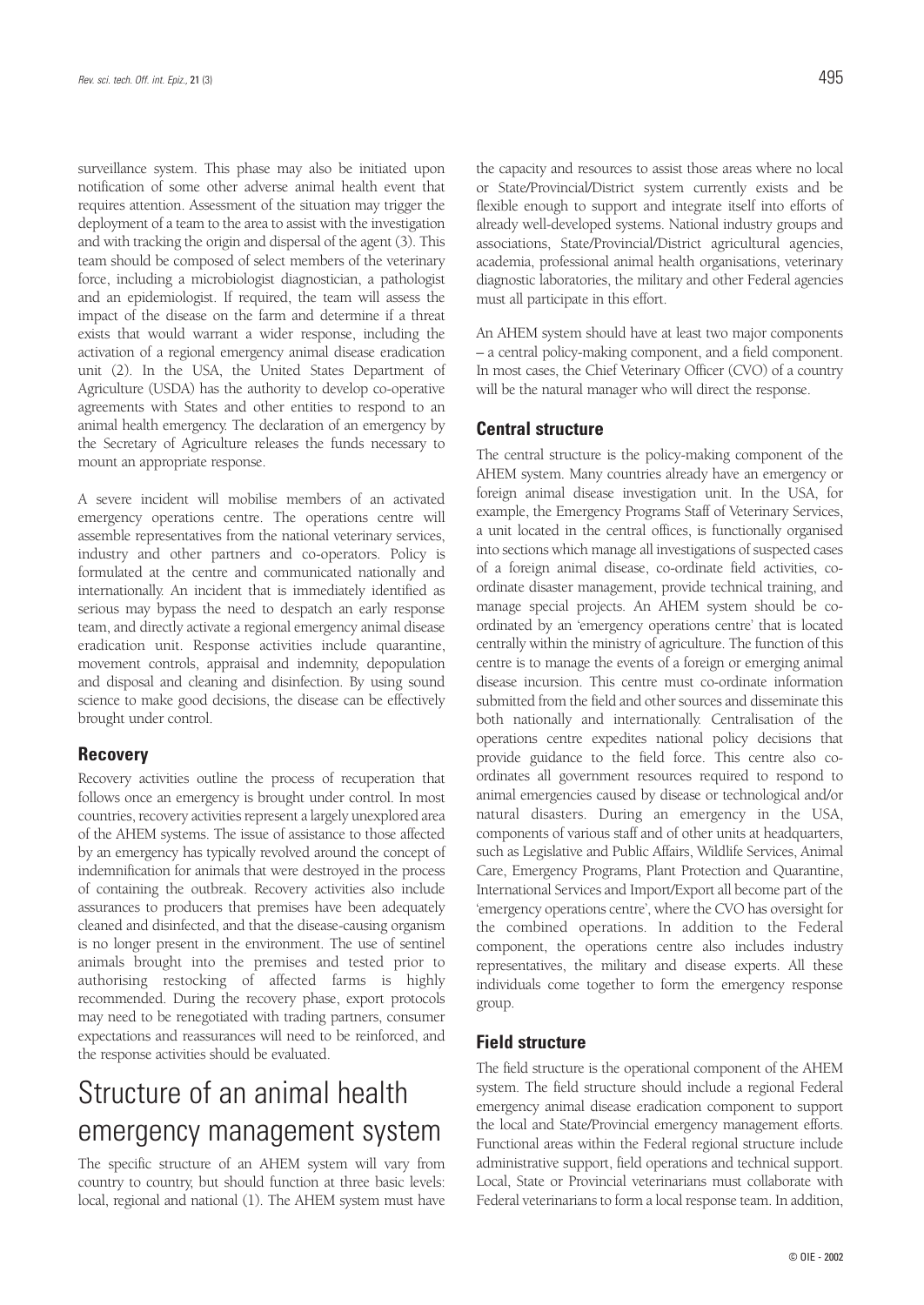private licensed veterinarians may also perform various local and national animal health functions.

## Epidemiological support

Epidemiological support is critical for any effective and efficient disease control or eradication programme. The AHEM system should have good epidemiological support to continuously monitor animal health, track the disease event and assess the risk and impact of the event.

A thorough epidemiological investigation should be undertaken as soon as a foreign or emerging animal disease is suspected. The key to remaining in control of the disease and determining its source lies in the ability to effectively and rapidly trace the movements of animals, animal products, people and related materials. Identifying exposed herds before they develop the disease may prevent the dissemination of the disease agent and limit further spread. This includes movements of animals, milk, meat, manure, equipment, vehicles, feedstuffs, people or pets, within the past two incubation periods of the particular disease.

The investigation should characterise the outbreak by describing temporal, spatial and animal specific factors related to the event. Epidemiologists should conduct interviews with those responsible for animal care and management, including the private veterinarian. Information should be obtained through administration of a standardised questionnaire containing closed-ended questions (e.g. yes/no, multiple choice, etc.). Open-ended questions may also be asked to acquire additional information and opinion.

Maps should be produced to show the geographic distribution of the disease and the locations of susceptible host species populations. Graphs are useful to show disease incidence ('epicurves') and provide an overview of temporal relationships. Epidemiologists constantly evaluate all related information to modify disease control and eradication strategies if indicated.

## Laboratory support

The services provided by a national laboratory network system are an integral part of any AHEM system. Laboratory capabilities, whether private, local or State, are necessary to diagnose both domestic and selected foreign animal diseases. Official central laboratories act as reference laboratories for

other laboratories in the areas of pathology, virology and bacteriology. They are the laboratories that officially confirm a foreign or new emerging animal disease.

## Conclusion

Contingency planning for animal health emergencies will continue to be a very difficult and challenging task. Keeping pace with changes in the animal agricultural industry, responding to pet and livestock needs in either disease outbreaks or natural disasters, and guarding against the threat of deliberate introductions of biological agents require that a country prepare for many situations. The functions of preparing, preventing, responding and recovering from a foreign animal disease incursion or an emerging disease event usually lie with the animal health unit of the ministry of agriculture or equivalent organisation. However, these functions can no longer be borne by a single organisation within a country. A broader and more comprehensive participation is required. Other Federal agencies, local and State/Provincial governments, public health organisations and industry organisations must all collaborate to address the event.

### Acknowledgements

The authors would like to thank the following individuals within the Animal and Plant Health Inspection Service for reviewing the manuscript: D. Beasley, Senior Staff Veterinarian, National Center for Import and Export, Veterinary Services, R. Crom, Senior Staff Veterinarian, Emergency Programs Staff, Veterinary Services, M. Teachman, Senior Staff Veterinarian, Emergency Programs Staff, Veterinary Services, K. James-Preston, Assistant Director, Trade Support Services, National Center for Import and Export, Veterinary Services, and L.A. Thomas, Assistant Deputy Administrator, Veterinary Medical Office, Plant Protection and Quarantine.

■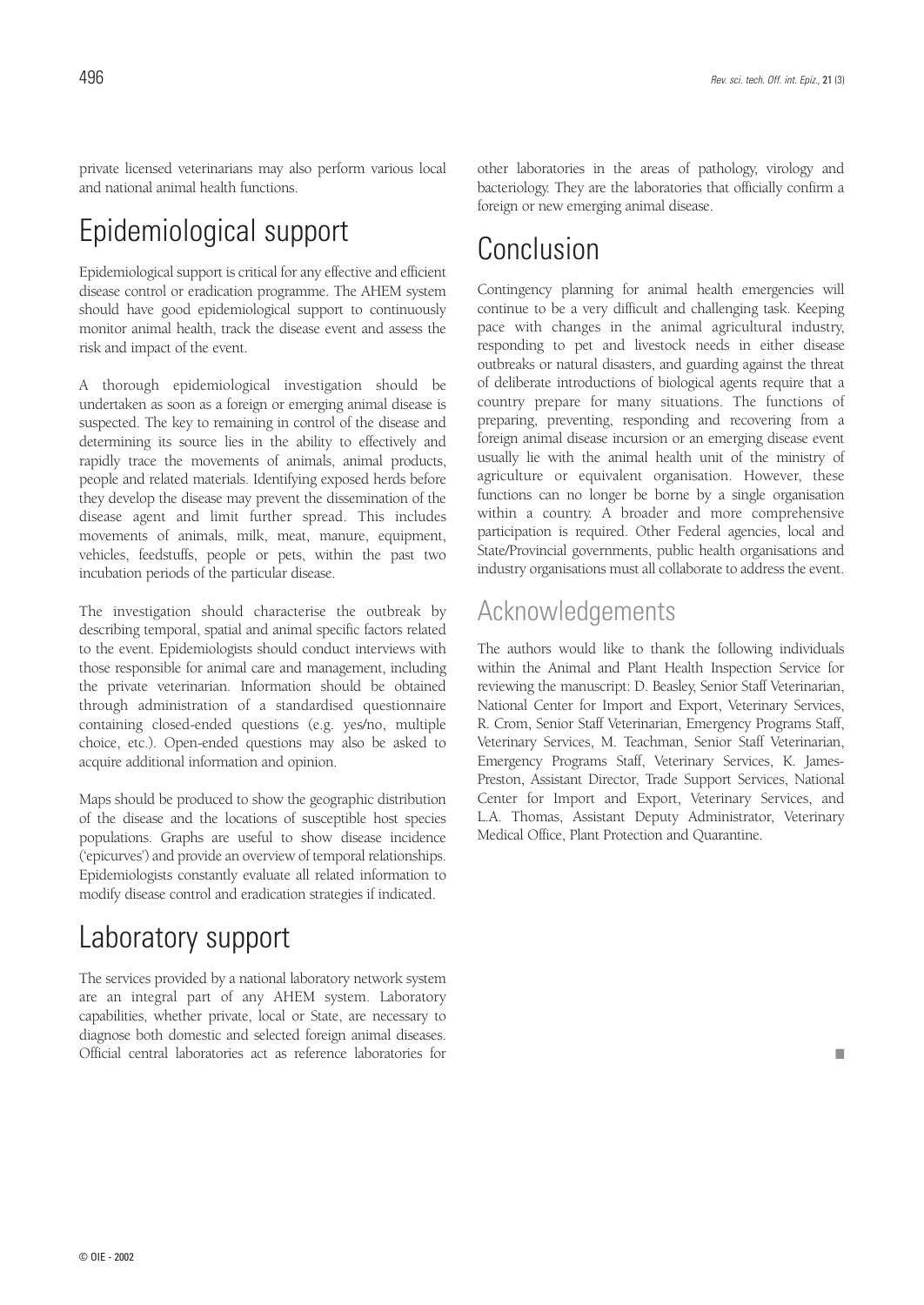### **Gestion des risques liés aux échanges internationaux : la préparation aux urgences**

A. Torres, M.J. David & Q.P. Bowman

### **Résumé**

La préparation aux urgences et leur gestion constituent un des principaux défis que les responsables de la santé animale dans le monde doivent relever. Les pays mettant en place un système de gestion des urgences zoosanitaires doivent viser les objectifs suivants :

– être en mesure de détecter le moindre foyer de maladie animale exotique et de le gérer ;

– prévenir l'introduction d'agents pathogènes exotiques ou émergents affectant les animaux ;

– disposer d'un système de réponse adéquat en cas d'urgence, permettant de contrôler et d'éradiquer la maladie :

– disposer d'un système de retour à la normale après une urgence zoosanitaire, y compris celles dues à des catastrophes naturelles.

A l'avenir, les systèmes nationaux de gestion des urgences zoosanitaires ne pourront plus reposer sur une seule organisation. En cas d'urgence pouvant menacer sérieusement la production animale du pays, il convient au contraire de prévoir la participation de tous les acteurs concernés. En l'absence de planification adéquate, les urgences zoosanitaires peuvent rapidement évoluer en véritables catastrophes naturelles. Il est donc essentiel que chaque gouvernement central poursuive les objectifs cités précédemment en partenariat avec les instances fédérales, nationales, provinciales et locales, mais aussi avec les institutions de recherche et les représentants du secteur de l'élevage.

#### **Mots-clés**

Dispositif de réponse à l'urgence – Échanges internationaux – Fièvre aphteuse – Gestion des urgences – Maladies animales exotiques – Préparation aux urgences – Santé animale.

■

## **Gestión de los riesgos ligados al comercio internacional: preparación ante emergencias**

A. Torres, M.J. David & Q.P. Bowman

#### **Resumen**

Actualmente, en materia de sanidad animal, hay pocos temas de mayor importancia en el mundo que el de la preparación ante emergencias y la gestión de las mismas. A la hora de definir un sistema de gestión de emergencias zoosanitarias, un país debe fijarse cuanto menos los siguientes objetivos:

– estar preparado para detectar y controlar todo brote de enfermedad animal exótica;

– prevenir la penetración de patógenos exóticos o emergentes que afectan a los animales;

– disponer de un sistema de respuesta adecuado para controlar y erradicar la enfermedad;